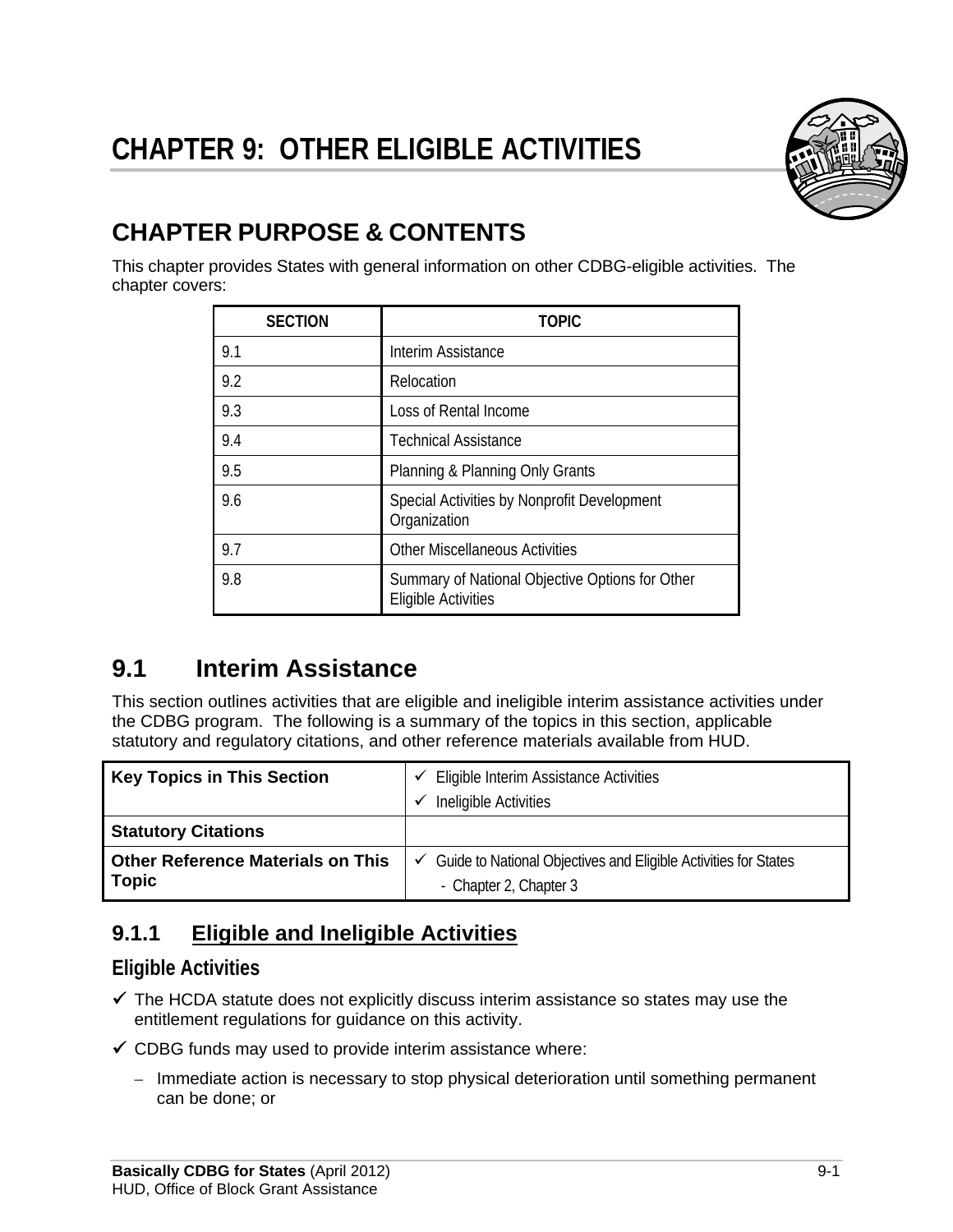

- Emergency conditions threaten the public health and safety.
- $\checkmark$  When immediate action is necessary to stop physical deterioration until something permanent can be done, certain activities are allowed on an interim or temporary basis. Under these circumstances:
	- The state must determine that:
		- **Immediate action is necessary to stop the deterioration; and**
		- **Permanent improvements will be carried out as soon as possible.**
	- Acceptable activities include:
		- Repairing streets, sidewalks, parks, playgrounds, publicly owned utilities and public buildings; and
		- □ Special garbage, trash, and debris removal, such as neighborhood cleanup campaigns.
- $\checkmark$  Where emergency conditions threaten the public health and safety, some activities are allowed on an interim or temporary basis in order to alleviate the threatening conditions. Under these circumstances:
	- The Chief Executive Officer of the state must determine that:
		- □ The situation is emergency in nature; and
		- □ The situation requires immediate attention.
	- The following activities are allowed:
		- □ Repairing streets, sidewalks, publicly owned utilities and public buildings (but not parks and playgrounds);
		- Special garbage, trash, and debris removal, such as neighborhood cleanup campaigns;
		- □ The clearance of streets including snow removal and similar activities; and
		- □ The improvement of private properties.

#### **Ineligible Activities**

- $\checkmark$  Regular activities of local government, such as curbside collection of garbage or trash, are NOT eligible CDBG activities. However, a specially planned community trash or cleanup campaign may be an eligible CDBG activity under the interim assistance category.
- $\checkmark$  The repair of parks and playgrounds is not an eligible activity under alleviating emergency conditions threatening the public health and safety.

#### **9.1.2 National Objectives**

#### **LMI Benefit National Objective**

 $\checkmark$  Interim assistance qualifies under the LMI area benefit national objective if the activities benefit all persons in a primarily residential area where at least 51% of persons (or less if the upper quartile applies) who are benefiting from the activities are LMI persons.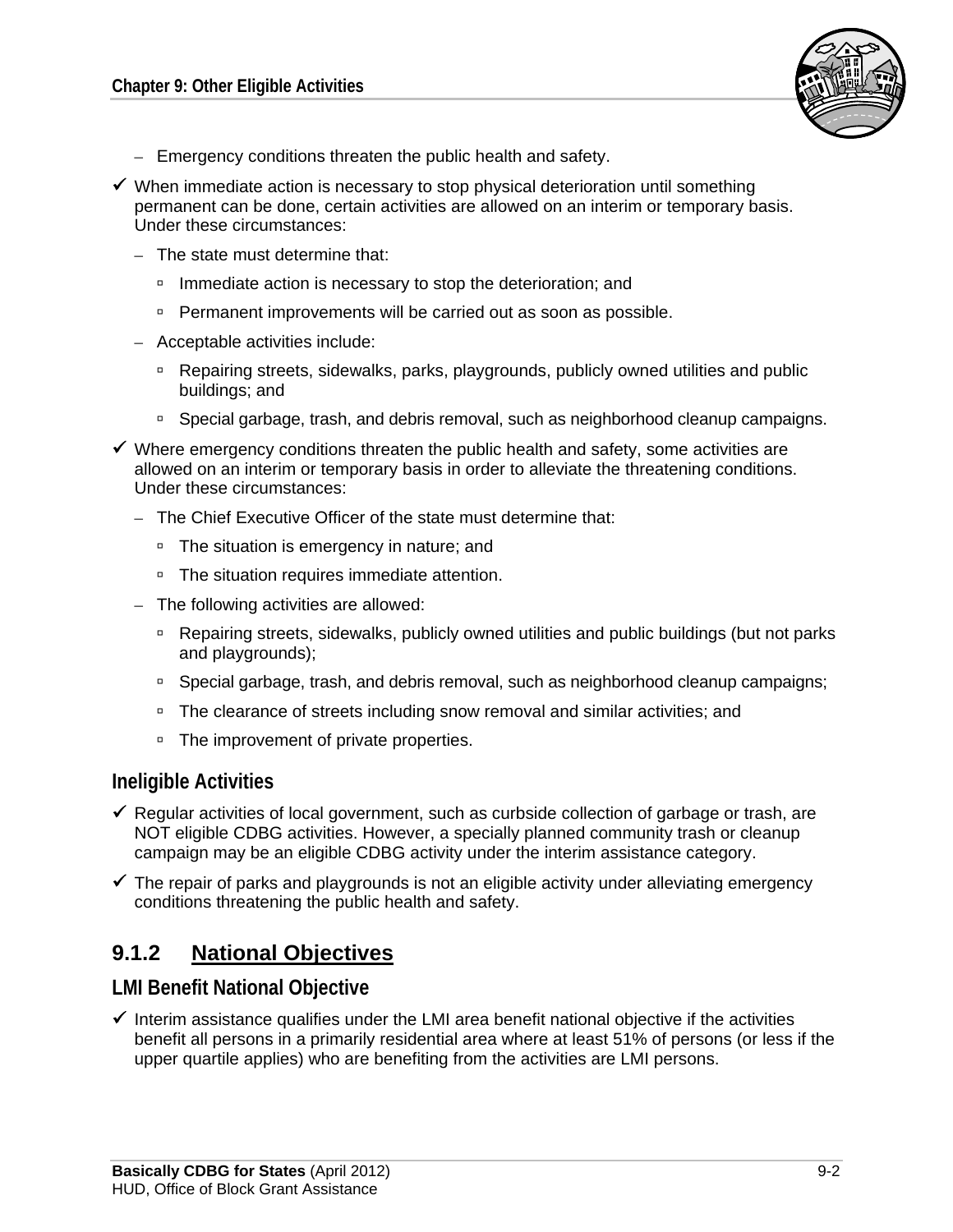

#### **Slum/Blight National Objective**

- $\checkmark$  Interim assistance activities may qualify under the Slum/Blight national objective if the activities are carried out in a designated slum or blighted area.
- $\checkmark$  The requirements for meeting the Slum/Blight National Objective under the Area Basis criteria include:
	- The area delineated by the state in which the activity occurs meets a definition of a slum, blighted, deteriorated or deteriorating area under state or local law:
	- Additionally, the area must meet either one of the two conditions specified below:
		- □ Public improvements throughout the area are in a general state of deterioration; or
		- At least 25 percent of the properties throughout the area exhibit one or more of the following:
			- Physical deterioration of buildings/improvements;
			- Abandonment of properties;
			- Chronic high occupancy turnover rates or chronic high vacancy rates in commercial or industrial buildings;
			- Significant declines in property values or abnormally low property values relative to other areas in the community; or
			- Known or suspected environmental contamination.
	- Documentation must be maintained by the state on the boundaries of the area and the conditions that qualified the area at the time of its designation. The designation of an area as slum or blighted must be re-determined every 10 years for continued qualifications.
	- The activity addresses one or more of the conditions that contribute or contributed to the deterioration of the area.

#### **Urgent Needs National Objective**

 $\checkmark$  Interim assistance activities may also qualify under the Urgent Needs national objective if the activities are designed to alleviate existing conditions (of recent origin or recent urgency) that the UGLG as posing serious and immediate threat to the health or welfare of the community where the UGLG is unable to finance the activity on its own and other sources of funds are not available.

### **9.2 Relocation**

This section outlines activities that are eligible and ineligible relocation activities under the CDBG program. The following is a summary of the topics in this section, applicable statutory and regulatory citations, and other reference materials available from HUD.

| <b>Key Topics in This Section</b> | <b>Eligible Relocation Activities</b><br>Ineligible Activities     |
|-----------------------------------|--------------------------------------------------------------------|
| <b>Statutory Citations</b>        | Section 101(c), Section 104(b), Section 105(a)(11), Section 105(c) |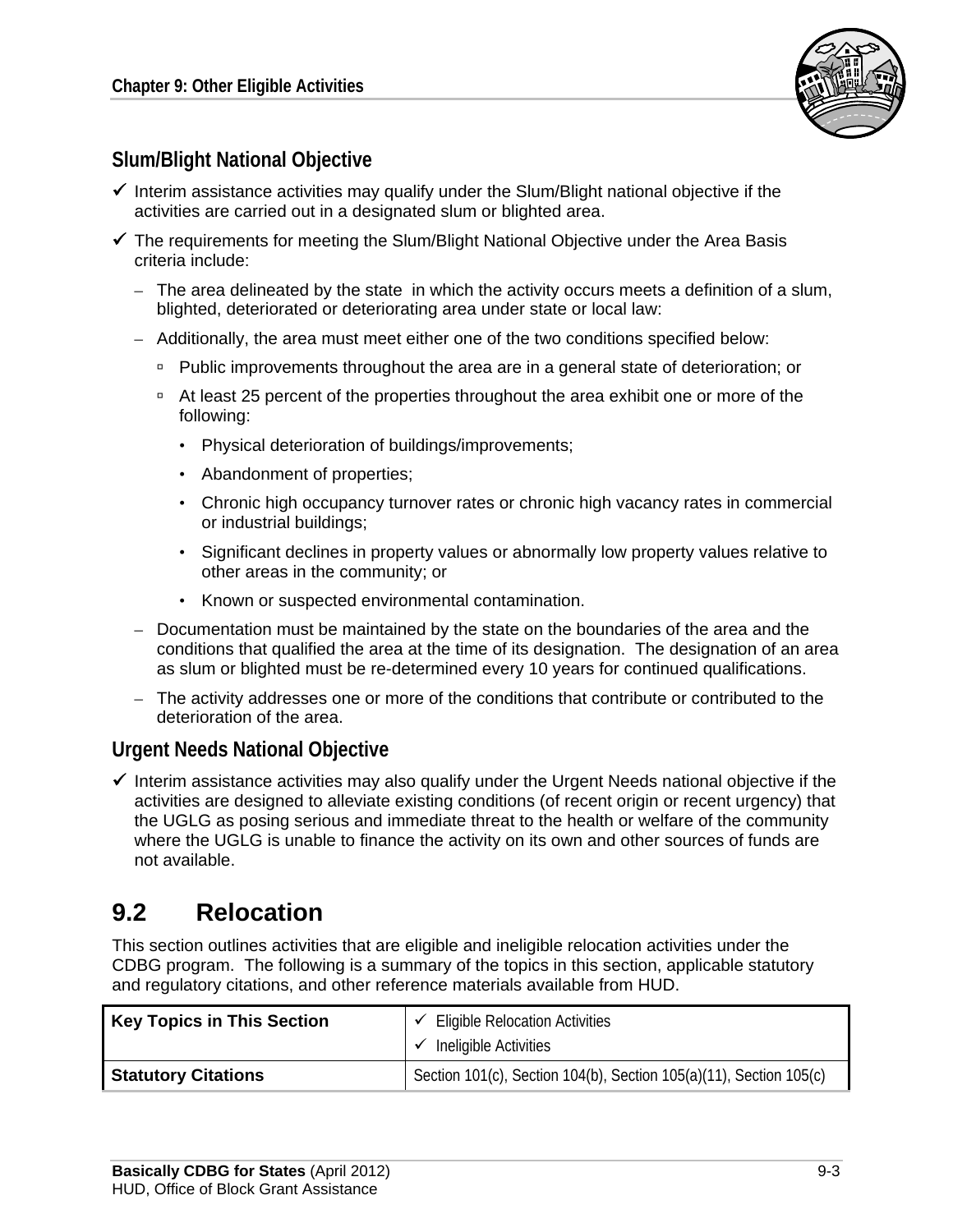

| <b>Other Reference Materials on This</b> | $\vert \checkmark$ Guide to National Objectives and Eligible Activities for States |  |  |  |  |
|------------------------------------------|------------------------------------------------------------------------------------|--|--|--|--|
| <b>Topic</b>                             | - Chapter 2, Chapter 3                                                             |  |  |  |  |

#### **9.2.1 Eligible Activities**

- $\checkmark$  CDBG funds may be used for relocation payments and other assistance to displaced persons, including:
	- Individuals,
	- Families,
	- Businesses,
	- Nonprofit organizations, and
	- Farm operations.
- $\checkmark$  CDBG funds may be used for permanently and temporarily relocated persons where:
	- □ Required under the provisions of §570.606 of the regulation; or
	- Determined by the state to be appropriate under the provisions of  $\S570.606(d)$ .
- $\checkmark$  States are required to comply with:
	- The Uniform Relocation Assistance and Real Property Acquisition Policies Act of 1970 (URA) (49 CFR part 24); and
	- Section 104(d) and the residential antidisplacement and relocation assistance plan (24 CFR part 42, subpart B).
- $\checkmark$  On an optional basis, States may use CDBG funds for relocation payments and assistance to persons displaced by an activity not subject to the requirements described above, including:
	- Payments and other assistance for temporary relocation; and
	- Payments and assistance at levels higher than those required.
- $\checkmark$  Unless optional payments and assistance are made pursuant to State or local law, States may make such payments and assistance only after a written determination documents that such payments and assistance are appropriate. In addition, States must adopt a written policy, available to the public, stating the relocation payments and assistance it elects to provide. The written policy must also stipulate for equal payments for all displaced persons in similar circumstances.

#### **9.2.2 National Objectives**

- $\checkmark$  The requirements of compliance with national objectives, with regard to relocation activities depends on the nature of the relocation assistance. Relocation assistance can be a required or voluntary activity, depending on the type of activity that prompts the need for relocation.
	- Where relocation assistance is required by the Uniform Act or the CDBG statute, the relocation activity qualifies as meeting the LMI national objective only if the acquisition or rehabilitation that prompts the required relocation also qualifies under the LMI national objective.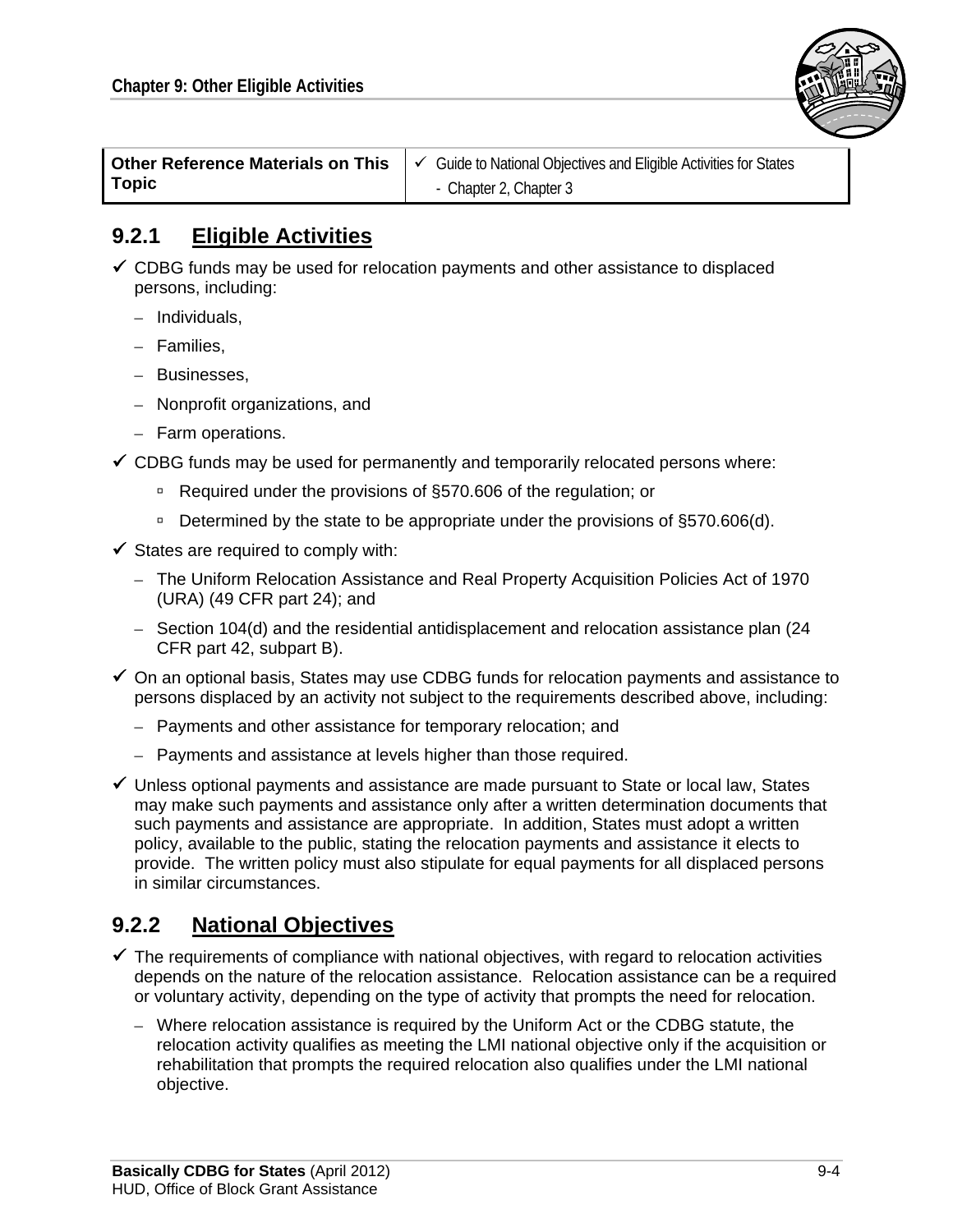

– Where relocation assistance is voluntary, the initial activity causing the displacement and subsequent need for relocation is not required to meet the same national objective as the relocation itself. Relocation payments could meet a national objective based on the purpose of the re-use of the property or on the income of the States of the relocation assistance. The classification is the state's discretion.

## **9.3 Loss of Rental Income**

This section outlines activities that are eligible and ineligible rental income activities under the CDBG program. The following is a summary of the topics in this section, applicable statutory and regulatory citations, and other reference materials available from HUD.

| <b>Key Topics in This Section</b>                        | $\checkmark$ Eligible Loss of Rental Income Activities<br>Ineligible Activities         |  |
|----------------------------------------------------------|-----------------------------------------------------------------------------------------|--|
| <b>Statutory Citations</b>                               | Section 101(c), Section 104(b), Section 105(a)(6), Section 105(c)                       |  |
| <b>Other Reference Materials on This</b><br><b>Topic</b> | ✓ Guide to National Objectives and Eligible Activities States<br>- Chapter 2, Chapter 3 |  |

#### **9.3.1 Eligible Activities**

- $\checkmark$  CDBG funds may be used to compensate property owners for the loss in rental income incurred while temporarily holding housing units to be used for the relocation of individuals and families displaced by CDBG-assisted activities.
- $\checkmark$  According to statutory requirements related to displacement, certain replacement housing must be made available to displaced persons. If a displaced household requires a unique type of housing that is not widely available, it may be necessary for the UGLG to hold an existing available unit for a short period until the displacement occurs.

### **9.3.2 National Objectives**

- $\checkmark$  Compliance with national objectives of this activity is directly associated with the national objective(s) met by the related underlying relocation activity.
	- If the activity resulting in the relocation assistance to the displaced household qualified on the basis of benefit to LMI persons, then paying the housing owners for losses incurred in holding units for those displaced persons also qualifies as benefiting LMI persons, even if the displaced household itself is not LMI.
	- If the relocation assistance to displaced persons qualified under the Slum/Blight or Urgent Needs national objectives, then paying housing owners for losses incurred in holding units for those displaced persons also would qualify under Sum/Blight or Urgent Needs, as applicable.

## **9.4 Technical Assistance**

This section outlines activities that are eligible and ineligible technical assistance activities under the CDBG program. The following is a summary of the topics in this section, applicable statutory and regulatory citations, and other reference materials available from HUD.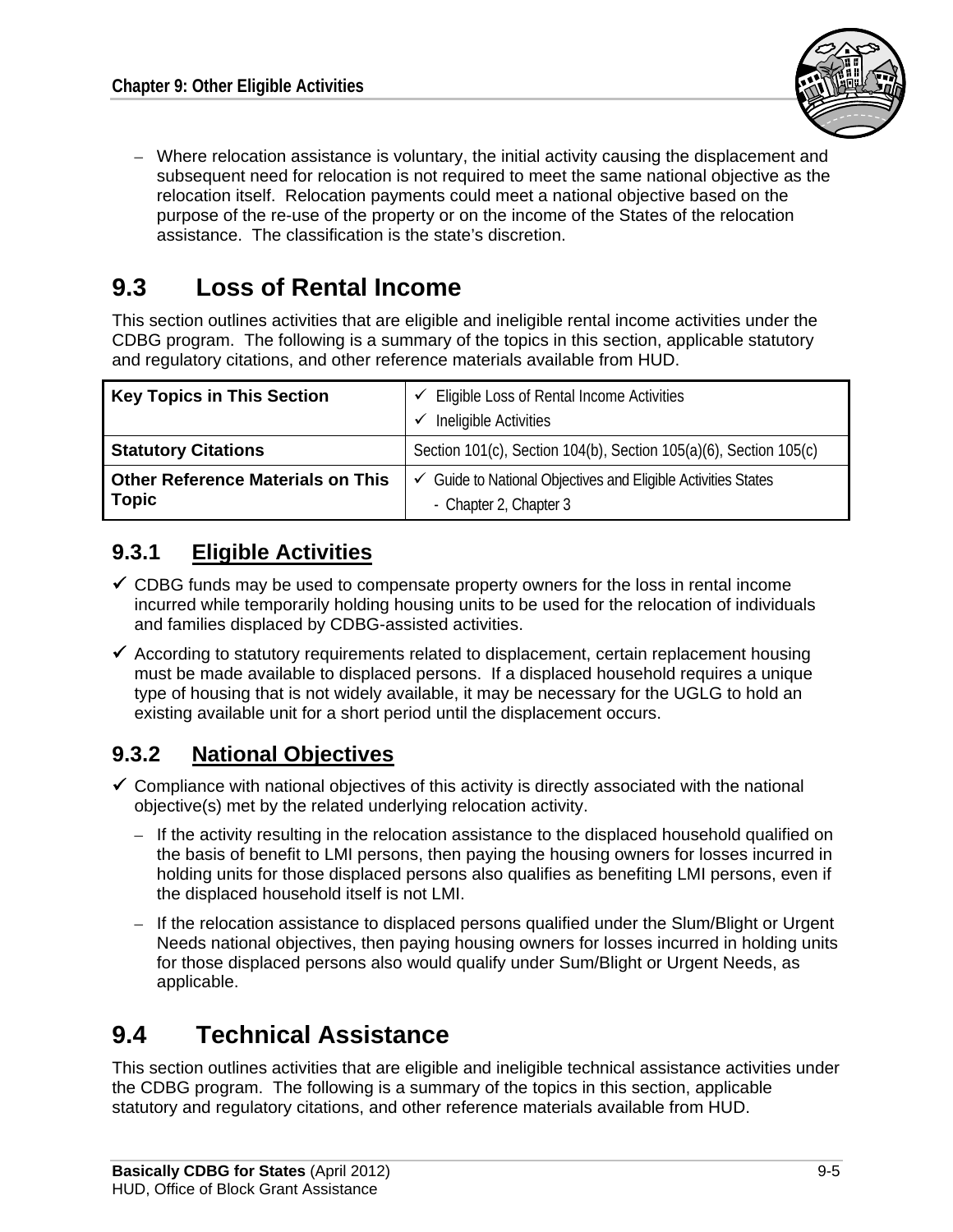

| <b>Key Topics in This Section</b>                        | <b>Eligible Technical Assistance Activities</b><br>✓<br>Ineligible Activities<br>v                     |  |  |  |
|----------------------------------------------------------|--------------------------------------------------------------------------------------------------------|--|--|--|
| <b>Statutory Citations</b>                               | Section 101(c), Section 104(b), Section 105(a)(19), Section 105(c),<br>106(d)(5)                       |  |  |  |
| <b>Other Reference Materials on This</b><br><b>Topic</b> | $\checkmark$ Guide to National Objectives and Eligible Activities for States<br>- Chapter 2, Chapter 3 |  |  |  |

#### **9.4.1 Eligible Activities**

- $\checkmark$  There are two ways that states may pay for technical assistance under CDBG, depending on the purpose of that TA.
- $\checkmark$  Under the first approach, CDBG funds may be used for the provision of technical assistance to public or nonprofit entities to increase the capacity of such entities to carry out eligible neighborhood revitalization or economic development activities.
	- Prior to providing the assistance, States must determine:
		- □ The eligibility of the activity for which the capacity is to be built; and
		- □ Whether it is likely that a national objective will be met once the public or nonprofit entity has received the technical assistance and undertakes the activity. This is especially important because the technical assistance will only meet a national objective IF the associated neighborhood revitalization or economic development activity will meet a national objective.
- $\checkmark$  Technical assistance activities that are related to building capacity for neighborhood revitalization and economic development are not subject to the 20% administrative cap.
- $\checkmark$  The second way of doing technical assistance is under section 106(d)(5) of the statute, which enables the state to use a part of the 3% administration, planning and technical assistance set aside to support TA and capacity building.
- $\checkmark$  Under this section, TA can be done in a number of ways:
	- Agency staff who provide the TA;
	- Hiring a contractor;
	- Granting funds to recipients to enable them to purchase TA; or
	- Granting funds to a subgrantee, such as a community college or regional planning organization to allow them to provide TA.

#### **9.4.2 National Objectives**

- $\checkmark$  If using the first approach to TA, prior to providing the technical assistance, the state must determine that there is a reasonable expectation that a national objective can be met once the entity receiving the assistance undertakes the activity.
- $\checkmark$  To determine compliance with a national objective is a reasonable expectation, prior to funding the assistance, the state should review the following factors: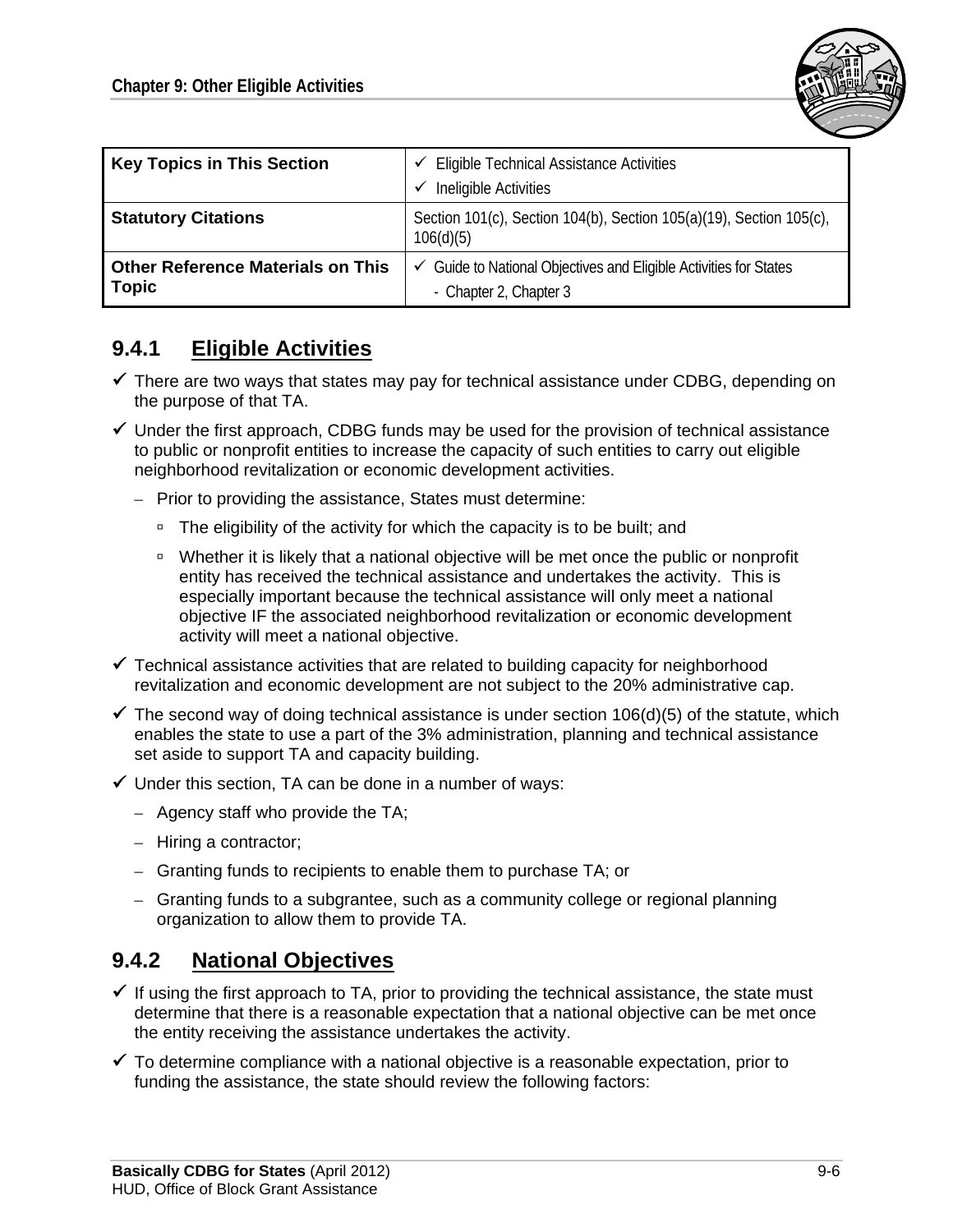

- The nature of the organization receiving the assistance;
- The type and eligibility of the activity to be carried out;
- The location of the activity; and
- The entity's expected clientele.
- If the state is using the second approach to TA under  $106(d)(5)$  as a part of the 3% administration, planning and technical assistance set aside, the activity is not required to meet a national objective.

## **9.5 Planning & Planning Only Grants**

This section outlines planning activities that are eligible. The following is a summary of the topics in this section, applicable statutory and regulatory cites, and other reference materials available from HUD.

| <b>Key Topics in This Section</b>                        | $\checkmark$ Eligible Planning Only Activities<br><b>National Objectives</b>                           |  |  |  |
|----------------------------------------------------------|--------------------------------------------------------------------------------------------------------|--|--|--|
| <b>Statutory Citations</b>                               | $105(a)(12)$ and $105(a)(15)$<br>$\checkmark$ 24 CFR 570.483(b)(5)                                     |  |  |  |
| <b>Other Reference Materials on This</b><br><b>Topic</b> | $\checkmark$ Guide to National Objectives and Eligible Activities for States<br>- Chapter 2, Chapter 3 |  |  |  |

#### **9.5.1 Eligible Activities**

 $\checkmark$  There are three different ways that planning may be done under the state CDBG program:

- General planning to assist in determining community needs;
- Planning that is related to implementing a CDBG-assisted project; and
- Planning for a specific project or activity (known as planning only grants).
- $\checkmark$  If the state is funding general planning activities, these may include but are not limited to:
	- Comprehensive plans;
	- Community development plans;
	- Small area and neighborhood plans; or
	- Local analyses of impediments to fair housing choice.
- $\checkmark$  The amount of CDBG funds that may be used for activities under this general planning category is subject to the statutory limitation on planning and administrative costs.
- $\checkmark$  States may award "planning only grants" to units of general local government in which planning is the only activity, or in which planning activities are unrelated to any other activity funded as part of the grant.
- $\checkmark$  Planning only grant activities may include:
	- Studies,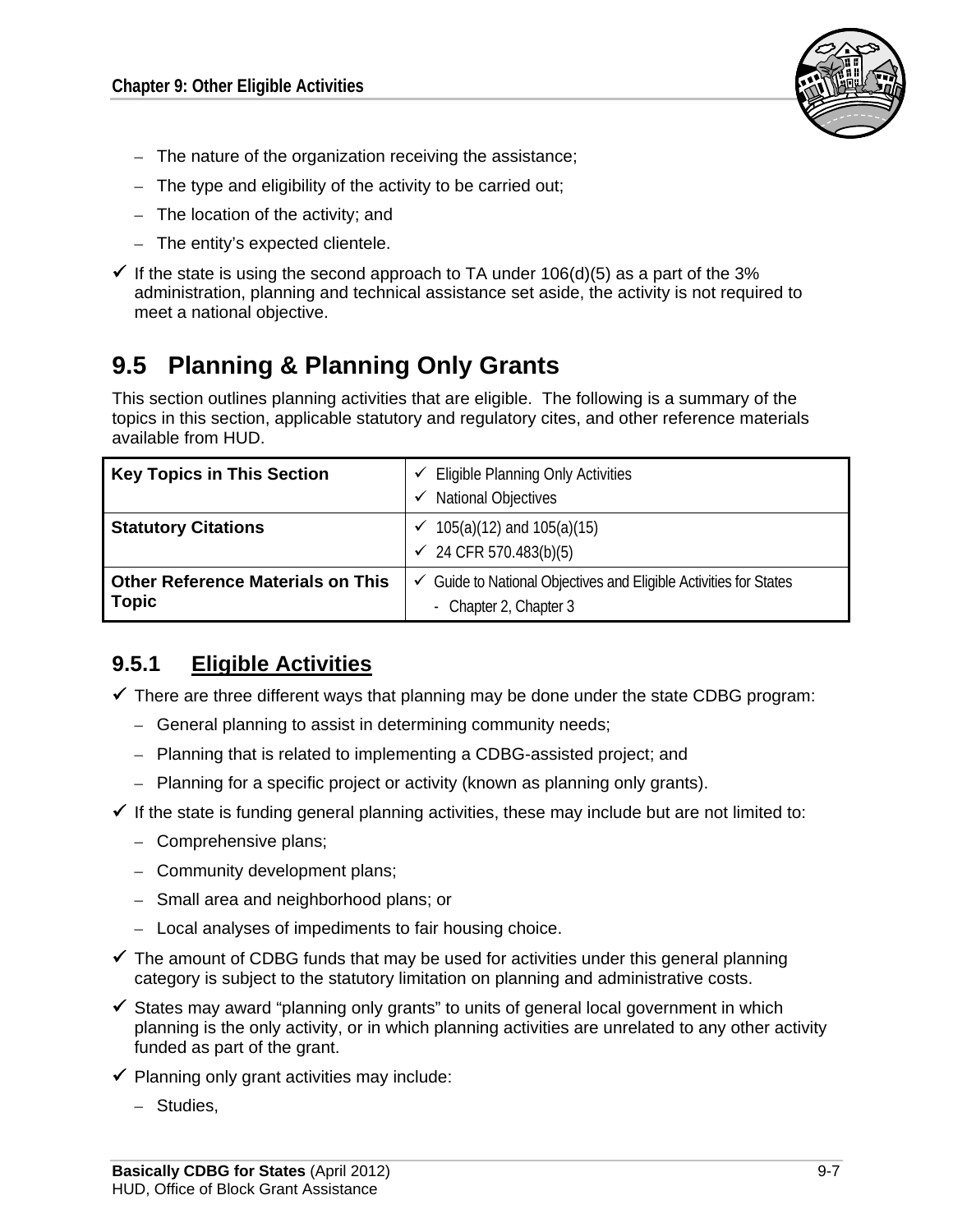

- Analysis,
- Data gathering,
- Preparation of plans, and
- Identification of actions that will implement plans.

### **9.5.2 National Objectives**

- $\checkmark$  The national objective for planning depends on whether related activities are also being funded with CDBG assistance and on whether the planning is general or related to a potential community development activity.
	- If the CDBG funds are being used for general community plans, such as an analysis of impediments to fair housing or a comprehensive land use plan, these plans are considered to be a part of the 20% planning and administrative cap and as such do not need to meet a national objective.
	- CDBG funds spent for planning and capacity building costs when undertaken in conjunction with other CDBG-assisted activities, are considered to address the national objectives of the CDBG program as a whole; no documentation of such compliance is required. Reference: 24 CFR 570.483(f)
	- If the state awards grants to UGLGs in which planning is the only activity or in which planning activities are unrelated to any CDBG-funded activity (planning only grants), the planning activity must comply with the requirements or the low/mod income or slum and blight national objectives. It is not possible for a planning-only grant or activity to comply with the Urgent Needs national objective. Planning-only grants or activities can meet the low/mod income benefit objective if it can be shown that at least 51 percent of the persons who would benefit from implementation of the plan are L/M income persons. Planningonly grants or activities can meet the slum/blight national objective if the plans are for a slum or blighted area, or if all the elements of the planning are both necessary for and related to an activity which, if implemented, could be shown to meet the slum/blight national objective criteria. For either the low/mod income or slum and blight national objectives, such national objective determinations are not dependent on the planned-for activity or project actually being implemented at some point. Reference: 24 CFR 570.483(b)(5); 24 CFR 570.483(c)(3).

### **9.6 Special Activities by Nonprofit Development Organization**

This section outlines activities that are eligible and ineligible activities undertaken by a nonprofit development organization under 105(a)(15) of the statute. The following is a summary of the topics in this section, applicable statutory and regulatory cites, and other reference materials available from HUD.

| <b>Key Topics in This Section</b> | Eligible Nonprofit Development Organization Activities<br>Ineligible Activities |
|-----------------------------------|---------------------------------------------------------------------------------|
| <b>Statutory Citations</b>        | Section 101(c), Section 104(b), Section 105(a)(15), Section 105(c)              |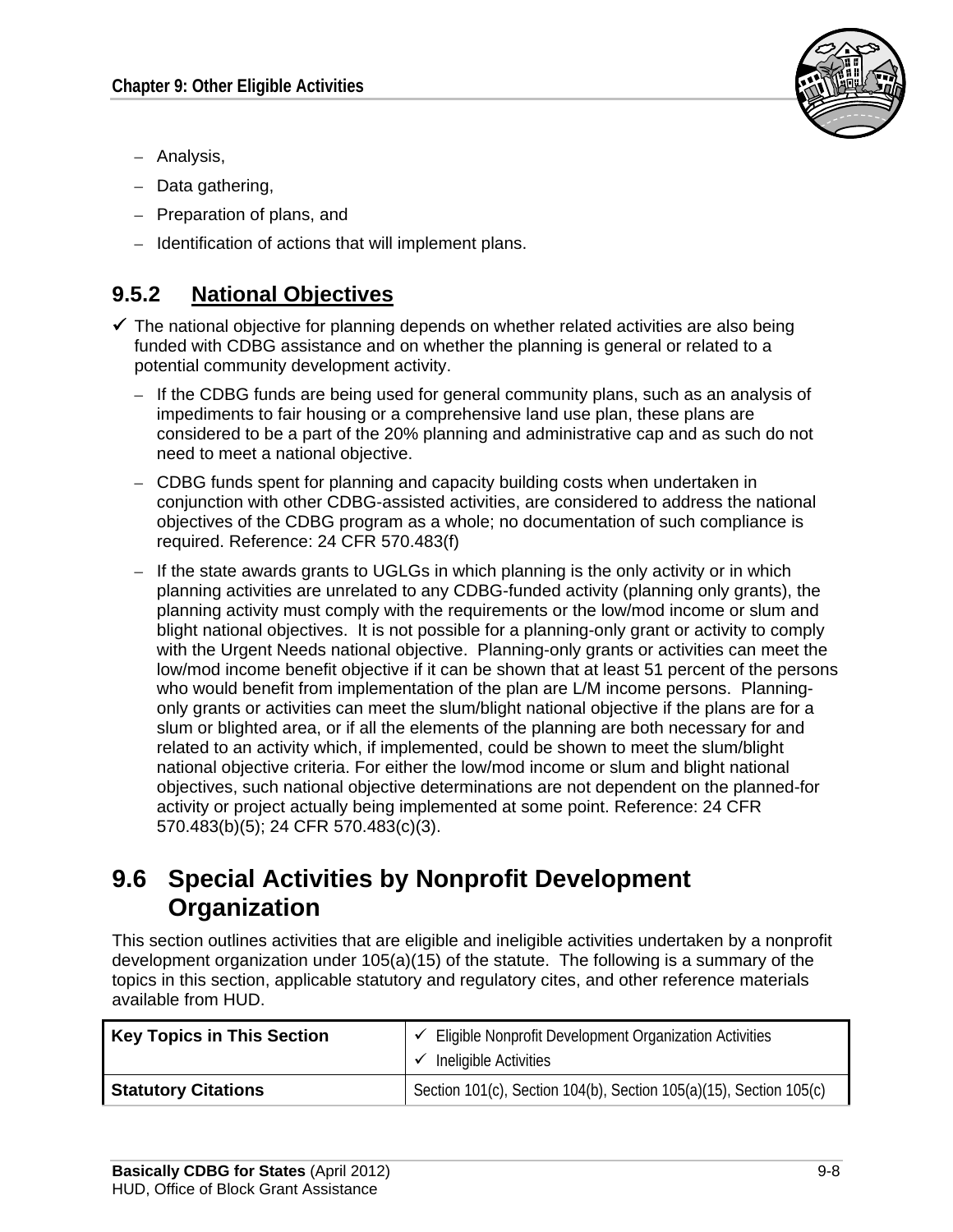

|              | <b>Other Reference Materials on This</b> $\mathcal{C}$ Guide to National Objectives and Eligible Activities for States |  |  |  |  |
|--------------|------------------------------------------------------------------------------------------------------------------------|--|--|--|--|
| <b>Topic</b> | - Chapter 2, Chapter 3                                                                                                 |  |  |  |  |

#### **9.6.1 Eligible and Ineligible Activities**

#### **Eligible Activities**

- $\checkmark$  States may provide CDBG funds to UGLGs who in turn may provide grants or loans to qualified nonprofit development organizations (see Chapter 2 for a discussion of eligible Nonprofit development organization) to carry out the following types of projects:
	- Neighborhood Revitalization: Includes activities of sufficient size and scope to have an impact on the decline of a geographic location within the jurisdiction of a unit of local government (but not the entire jurisdiction) designated in comprehensive plans, ordinances, or other local documents as a neighborhood, village, or similar geographic designation; or the entire jurisdiction of a unit of general local government which is under 25,000 population.
	- Community Economic Development: Includes activities that increase economic opportunity, primarily for persons of LMI, or that stimulate or retain businesses or permanent jobs, including projects that include one or more such activities that are clearly needed to address the lack of affordable housing accessible to existing or planned jobs and those activities specified at 24 CFR 91.1(a)(1)(iii).
	- Energy Conservation: Includes activities that address energy conservation, principally for the benefit of the residents of the state's jurisdiction.

#### **Ineligible Activities**

- $\checkmark$  Special activities by nonprofit development organizations do not include:
	- Buildings for the general conduct of government, general government expenses, and political activities.
	- Provision of public services that do not meet the requirements of the statute, or that would exceed the 15% cap described under the statute unless the regulations otherwise provide that the services are exempt from the cost limitation.
	- Provision of assistance for special economic development activities that do not comply with the Public Benefit requirements.
	- Planning and administrative activities which would result in the state exceeding the 20% cost limitation on such activities, unless the regulations specifically provide that the activity is exempt from that cost limitation.

#### **9.6.2 National Objectives**

 $\checkmark$  Nonprofit development organizations carry out activities primarily eligible under other categories. For these activities, refer to the applicable sections of this manual as well as the national objectives, Chapter 3.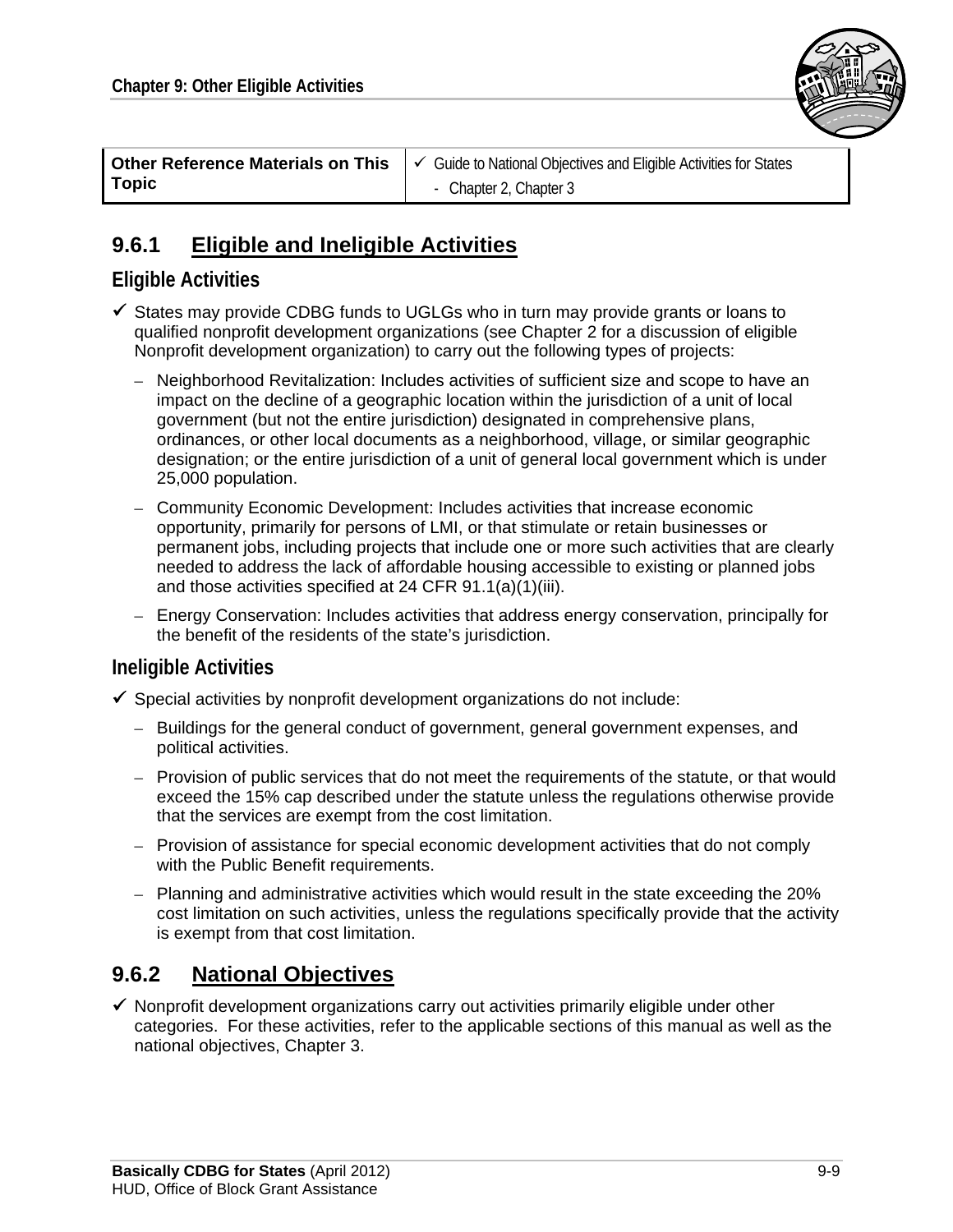

## **9.7 Other Miscellaneous Activities**

This section outlines other activities that are eligible under the CDBG program. The following is a summary of the topics in this section, applicable statutory and regulatory citations, and other reference materials available from HUD.

| <b>Key Topics in This Section</b>                        | <b>Eligible Activities</b><br>$\checkmark$<br>Ineligible Activities<br>✓                                   |
|----------------------------------------------------------|------------------------------------------------------------------------------------------------------------|
| <b>Statutory Citations</b>                               | Section 101(c), Section 104(b), Section 105(a)21, Section 105(a)(9),<br>Section 105(a)(10), Section 105(c) |
| <b>Other Reference Materials on This</b><br><b>Topic</b> | $\checkmark$ Guide to National Objectives and Eligible Activities for States<br>- Chapter 2, Chapter 3     |

### **9.7.1 Assistance to Institutions of Higher Education**

 $\checkmark$  States via UGLG may provide assistance to institutions of higher education (e.g., secondary schools or higher) when the state determines that such an institution has a demonstrated capacity to carry out activities that fall under one or more of the basic eligibility categories.

### **9.7.2 Payment of Non-Federal Share**

 $\checkmark$  This provision allows CDBG funds to be applied by a UGLG to the non-Federal share of a Federal grant-in-aid. According to the specific statute and regulations for that program, States and UGLG must first establish whether or not such funds are allowed to be applied.

### **9.7.3 National Objectives**

 $\checkmark$  National objectives related to the miscellaneous activities described above depend on the activity being carried out. Refer to the national objectives chapter of this manual.

## **9.8 Summary of National Objective Options for Other Eligible Activities**

- $\checkmark$  All CDBG activities must meet a national objective in order to be eligible to use CDBG funds. This requires that all activities qualify as meeting one of the three national objectives of the program and meet specific tests for benefiting LMI persons, preventing or eliminating slums or blight and meeting other community development needs having a particular urgency because existing conditions pose a serious and immediate threat to the health or welfare of the community and other financial resources are not available to meet such needs.
- $\checkmark$  The following chart summarizes the national objective options related to other eligible activities discussed in this chapter. The text in each section above provides additional details for each specific type of activity. For a complete copy of the matrix codes and national objectives chart, please see the IDIS chapter of this manual.